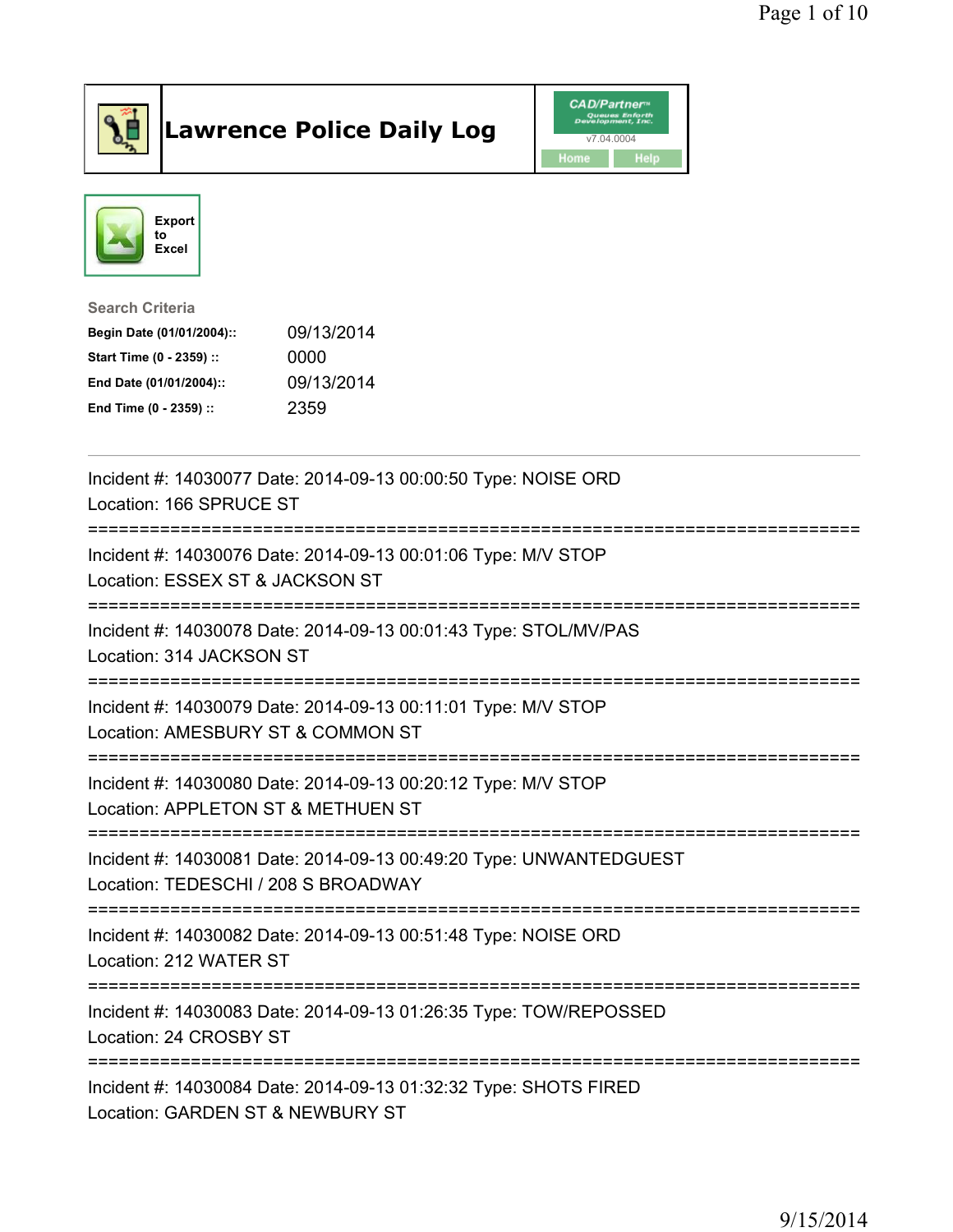| Incident #: 14030085 Date: 2014-09-13 01:33:03 Type: ALARMS<br>Location: DUNKIN DONUTS / 461 S UNION ST                                                                                                                                      |
|----------------------------------------------------------------------------------------------------------------------------------------------------------------------------------------------------------------------------------------------|
| Incident #: 14030086 Date: 2014-09-13 01:35:57 Type: SHOTS FIRED<br>Location: HOWARD ST                                                                                                                                                      |
| Incident #: 14030087 Date: 2014-09-13 01:46:09 Type: FIGHT<br>Location: XAVIERS PLACE / LAWRENCE ST                                                                                                                                          |
| Incident #: 14030088 Date: 2014-09-13 01:46:35 Type: SHOTS FIRED<br>Location: 11 TEWKSBURY ST                                                                                                                                                |
| Incident #: 14030089 Date: 2014-09-13 01:52:19 Type: SHOTS FIRED<br>Location: PACKARD ST                                                                                                                                                     |
| Incident #: 14030090 Date: 2014-09-13 02:00:02 Type: AUTO ACC/UNK PI<br>Location: BROADWAY & PARK ST<br>====================================                                                                                                 |
| Incident #: 14030091 Date: 2014-09-13 02:03:38 Type: A&B D/W PAST<br>Location: LAWRENCE GENERAL HOSPITAL / 1 GENERAL ST<br>===================                                                                                               |
| Incident #: 14030092 Date: 2014-09-13 02:10:10 Type: AUTO ACC/PI<br>Location: 32 WATER ST<br>==========================                                                                                                                      |
| Incident #: 14030093 Date: 2014-09-13 02:10:53 Type: AUTO ACC/UNK PI<br>Location: BROADWAY & WATER ST                                                                                                                                        |
| Incident #: 14030094 Date: 2014-09-13 02:43:19 Type: AUTO ACC/NO PI<br>Location: MCDONALDS / 50 BROADWAY                                                                                                                                     |
| Incident #: 14030095 Date: 2014-09-13 03:03:46 Type: M/V STOP<br>Location: 106 TREMONT ST                                                                                                                                                    |
| Incident #: 14030096 Date: 2014-09-13 03:16:54 Type: B&E/DWELL/AT<br>Location: 103 HAWTHORNE WAY #223                                                                                                                                        |
| Incident #: 14030097 Date: 2014-09-13 04:50:05 Type: B&E/ATTEMPY<br>Location: 153 E HAVERHILL ST                                                                                                                                             |
| Incident #: 14030098 Date: 2014-09-13 04:50:43 Type: UNWANTEDGUEST<br>$\overline{1}$ and $\overline{1}$ and $\overline{1}$ and $\overline{1}$ and $\overline{1}$ and $\overline{1}$ and $\overline{1}$ and $\overline{1}$ and $\overline{1}$ |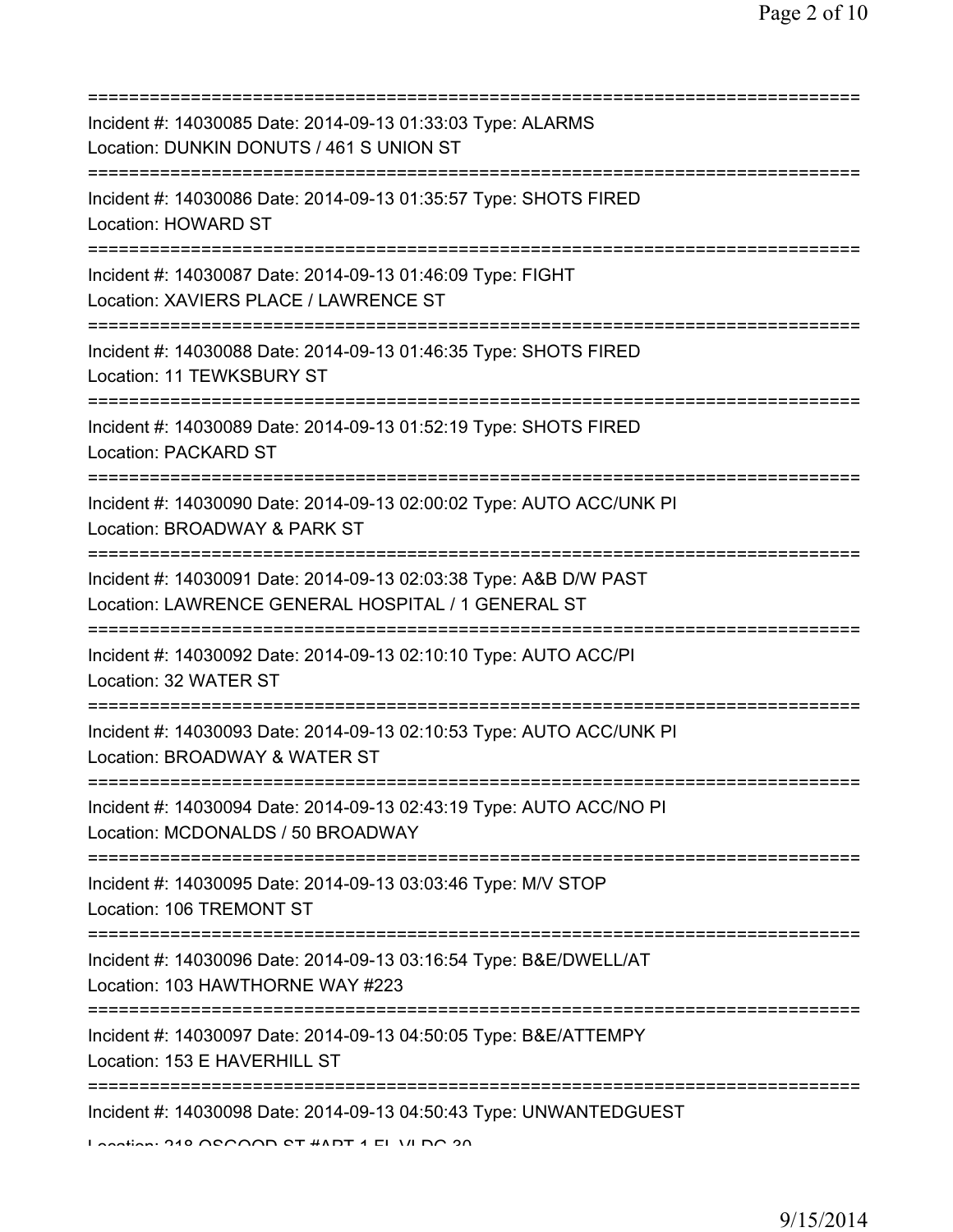| Incident #: 14030099 Date: 2014-09-13 04:53:01 Type: CK WELL BEING<br>Location: BIG N' BEEFY / 415 BROADWAY                             |
|-----------------------------------------------------------------------------------------------------------------------------------------|
| ========================<br>Incident #: 14030100 Date: 2014-09-13 04:55:33 Type: CK WELL BEING<br>Location: BIG N' BEEFY / 415 BROADWAY |
| Incident #: 14030101 Date: 2014-09-13 05:57:56 Type: B&E/MV/PAST<br>Location: 360 BROADWAY<br>=====================================     |
| Incident #: 14030102 Date: 2014-09-13 06:17:25 Type: DISTURBANCE<br>Location: 35 COMMON ST #113<br>==================================== |
| Incident #: 14030103 Date: 2014-09-13 06:58:02 Type: ALARM/BURG<br>Location: LAW/METHUEN COALTION / 112 E HAVERHILL ST #A               |
| Incident #: 14030104 Date: 2014-09-13 07:15:41 Type: MEDIC SUPPORT<br>Location: 246 JACKSON ST FL 1                                     |
| Incident #: 14030105 Date: 2014-09-13 07:21:34 Type: WOMAN DOWN<br>Location: 135 S BROADWAY                                             |
| Incident #: 14030106 Date: 2014-09-13 07:31:51 Type: STOL/MV/PAS<br>Location: 198 BRUCE ST                                              |
| Incident #: 14030107 Date: 2014-09-13 07:40:52 Type: UNWANTEDGUEST<br>Location: FRIENDLYS RESTAURANT / 227 WINTHROP AV                  |
| Incident #: 14030108 Date: 2014-09-13 07:46:02 Type: GENERAL SERV<br>Location: 10 E PLATT ST                                            |
| Incident #: 14030109 Date: 2014-09-13 07:52:08 Type: M/V STOP<br>Location: ANDOVER ST & PARKER ST                                       |
| Incident #: 14030110 Date: 2014-09-13 07:54:33 Type: ALARM/BURG<br>Location: LORENZO BLDG / 599 CANAL ST                                |
| ========================<br>Incident #: 14030111 Date: 2014-09-13 08:14:16 Type: RECOV/STOL/MV<br>Location: 41 BRUCE ST                 |
| Incident #: 14030112 Date: 2014-09-13 08:20:39 Type: SHOPLIFTING                                                                        |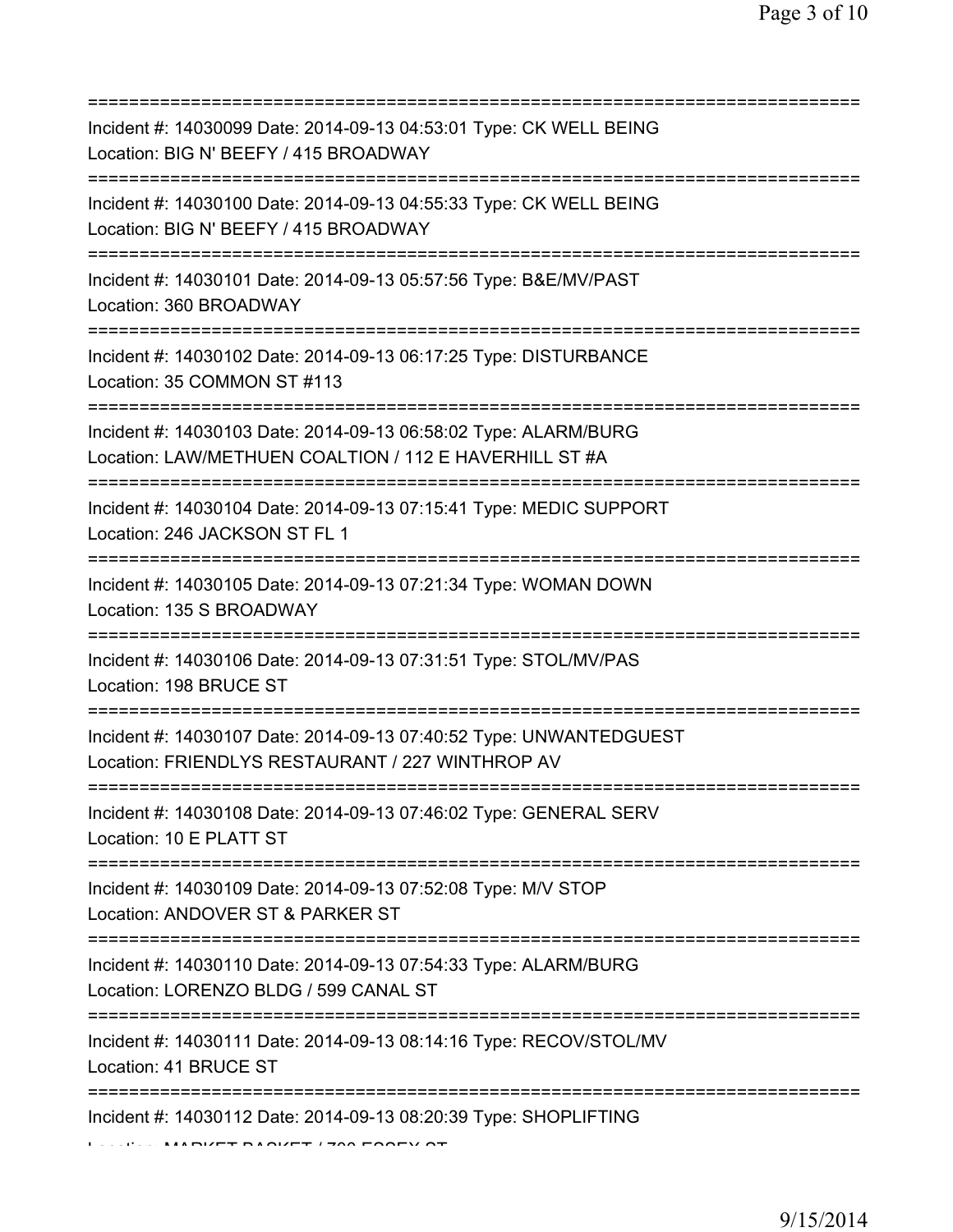=========================================================================== Incident #: 14030113 Date: 2014-09-13 08:40:55 Type: UNWANTEDGUEST Location: MCDONALDS / 50 BROADWAY =========================================================================== Incident #: 14030114 Date: 2014-09-13 09:26:58 Type: FIGHT Location: ABBOTT ST & SHAWSHEEN RD =========================================================================== Incident #: 14030116 Date: 2014-09-13 09:58:03 Type: GENERAL SERV Location: 300 HAMPSHIRE ST =========================================================================== Incident #: 14030117 Date: 2014-09-13 10:13:02 Type: 209A/VIOLATION Location: 24 ORCHARD ST =========================================================================== Incident #: 14030118 Date: 2014-09-13 10:33:13 Type: FIGHT Location: 318 LAWRENCE ST =========================================================================== Incident #: 14030119 Date: 2014-09-13 10:34:39 Type: GENERAL SERV Location: 31 TEWKSBURY ST =========================================================================== Incident #: 14030120 Date: 2014-09-13 10:36:58 Type: MAL DAMAGE Location: HANCOCK ST =========================================================================== Incident #: 14030121 Date: 2014-09-13 10:53:01 Type: GENERAL SERV Location: FRANKLIN ST & HAVERHILL ST =========================================================================== Incident #: 14030122 Date: 2014-09-13 11:00:01 Type: AUTO ACC/UNK PI Location: HAMPSHIRE ST & LOWELL ST =========================================================================== Incident #: 14030123 Date: 2014-09-13 11:09:15 Type: DISTURBANCE Location: 353 ELM ST #814 =========================================================================== Incident #: 14030124 Date: 2014-09-13 11:15:09 Type: ASSIST FIRE Location: 360 MERRIMACK ST FL 4TH =========================================================================== Incident #: 14030125 Date: 2014-09-13 11:22:01 Type: GENERAL SERV Location: 19 OXFORD ST =========================================================================== Incident #: 14030126 Date: 2014-09-13 11:25:19 Type: GENERAL SERV Location: CARVER ST & MERRIMACK ST =========================================================================== Incident #: 14030127 Date: 2014-09-13 11:49:54 Type: M/V STOP

Location: ESSEX ST & LAWRENCE ST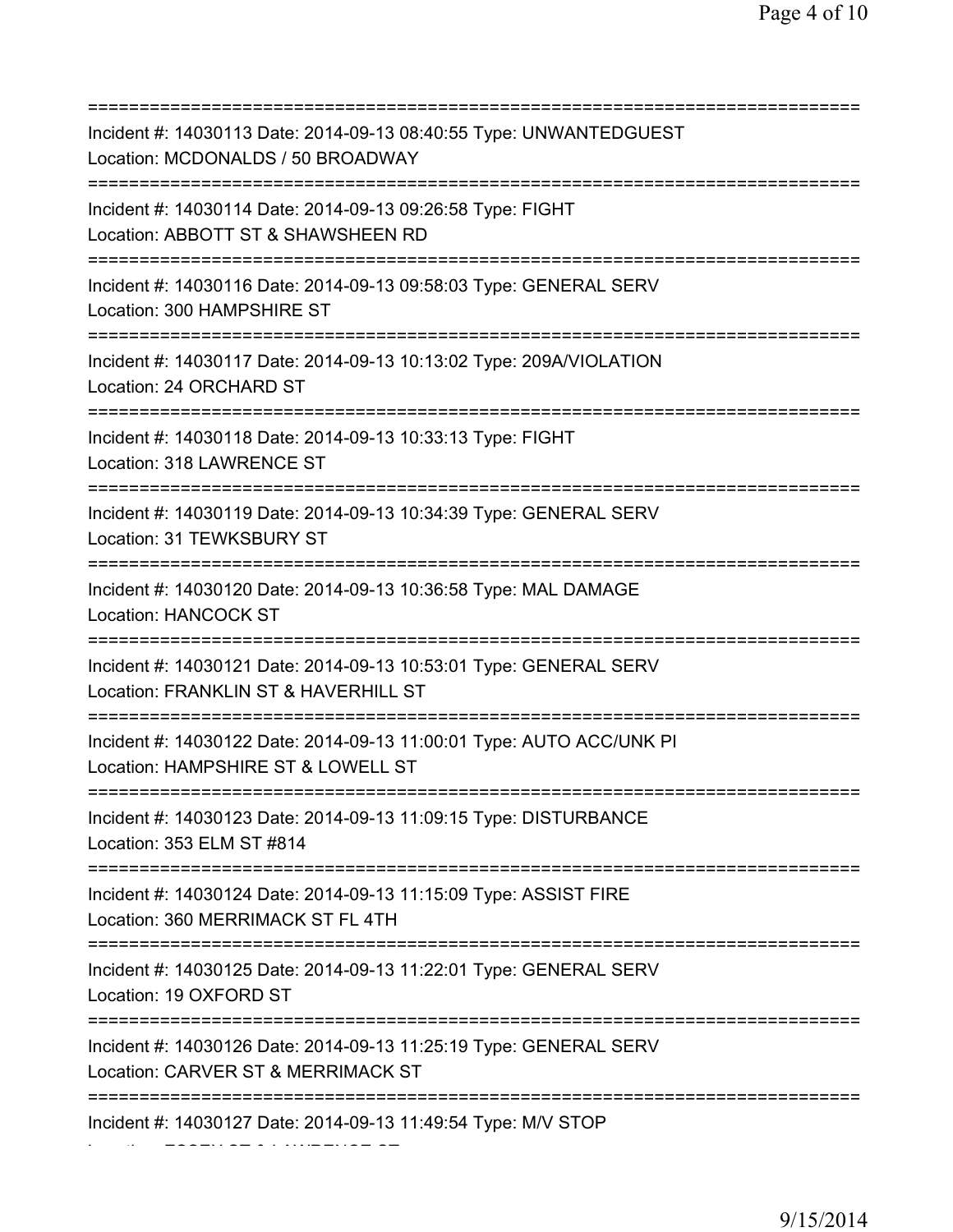=========================================================================== Incident #: 14030128 Date: 2014-09-13 12:19:01 Type: MEDIC SUPPORT Location: 114 LIQUORS / 80 WINTHROP AV =========================================================================== Incident #: 14030129 Date: 2014-09-13 12:24:37 Type: B&E/MV/PAST Location: CHESTNUT ST =========================================================================== Incident #: 14030130 Date: 2014-09-13 12:28:30 Type: GENERAL SERV Location: 473 ESSEX ST =========================================================================== Incident #: 14030131 Date: 2014-09-13 12:34:08 Type: AUTO ACC/UNK PI Location: PARK ST & SPRUCE ST =========================================================================== Incident #: 14030132 Date: 2014-09-13 12:40:11 Type: E911 HANGUP Location: 32 SAVOIE AV =========================================================================== Incident #: 14030133 Date: 2014-09-13 12:45:52 Type: AUTO ACC/NO PI Location: HAMPSHIRE ST & MYRTLE ST =========================================================================== Incident #: 14030134 Date: 2014-09-13 12:52:35 Type: TRESPASSING Location: 515 ANDOVER ST =========================================================================== Incident #: 14030135 Date: 2014-09-13 13:02:21 Type: GENERAL SERV Location: ANDOVER ST & WINTHROP AV =========================================================================== Incident #: 14030136 Date: 2014-09-13 13:02:54 Type: B&E/MV/PAST Location: COMMON ST =========================================================================== Incident #: 14030137 Date: 2014-09-13 13:12:01 Type: 209A/VIOLATION Location: 34 HAVERHILL ST =========================================================================== Incident #: 14030138 Date: 2014-09-13 13:35:24 Type: HIT & RUN M/V Location: 70 CONGRESS ST =========================================================================== Incident #: 14030139 Date: 2014-09-13 13:58:06 Type: TRESPASSING Location: 39 MERRIMACK ST =========================================================================== Incident #: 14030140 Date: 2014-09-13 14:23:31 Type: ALARM/BURG Location: 614 HAVERHILL ST =========================================================================== Incident #: 14030142 Date: 2014-09-13 14:32:09 Type: KEEP PEACE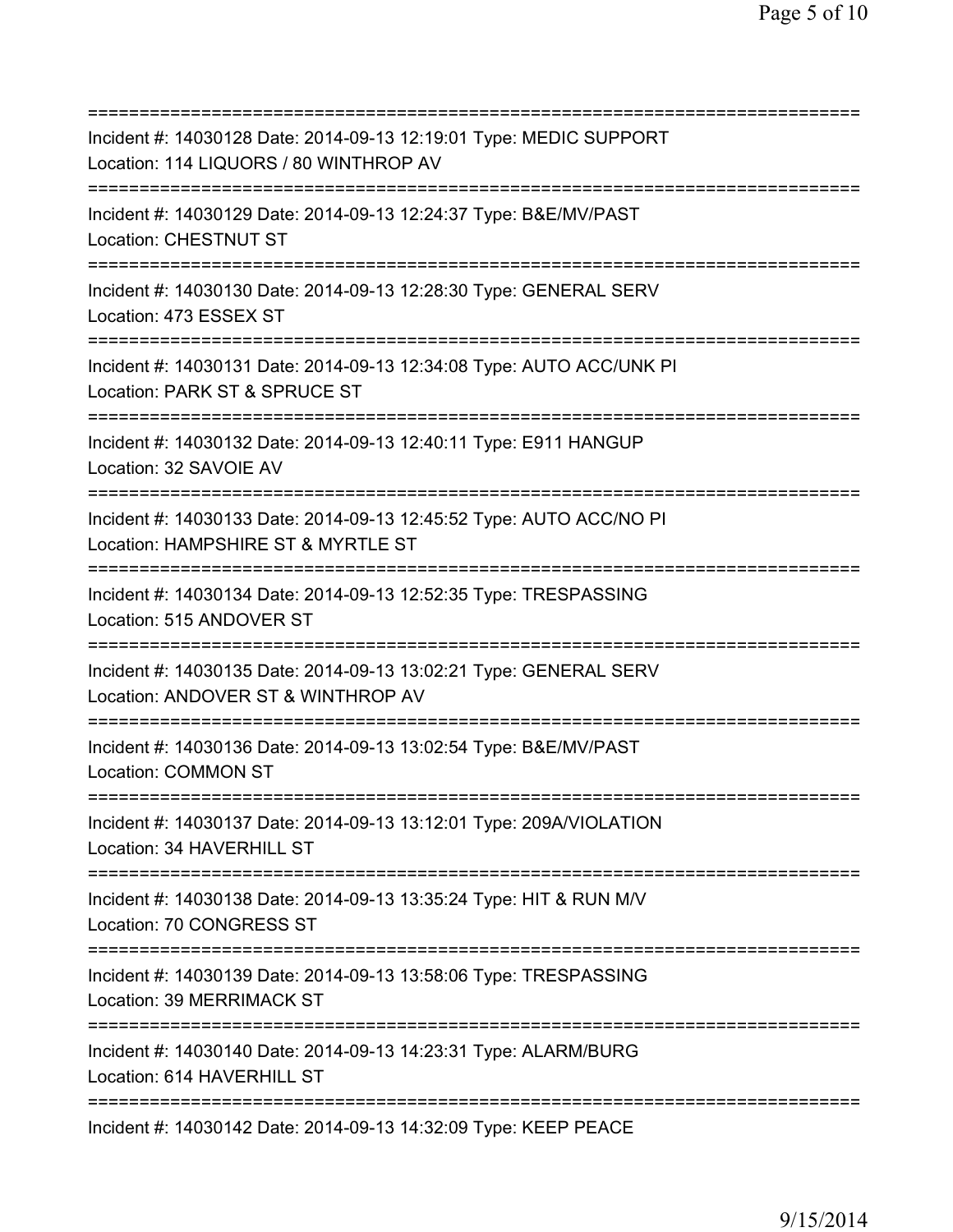=========================================================================== Incident #: 14030141 Date: 2014-09-13 14:33:05 Type: SUS PERS/MV Location: LORING ST & SHAWSHEEN RD =========================================================================== Incident #: 14030143 Date: 2014-09-13 14:40:08 Type: STOL/MV/PAS Location: 39 CAMELLA TEOLI WY =========================================================================== Incident #: 14030144 Date: 2014-09-13 15:04:10 Type: SUS PERS/MV Location: KRESS ST =========================================================================== Incident #: 14030145 Date: 2014-09-13 15:14:34 Type: TOW OF M/V Location: GENERAL ST & PROSPECT ST =========================================================================== Incident #: 14030146 Date: 2014-09-13 15:17:25 Type: LOST PROPERTY Location: 11 BENNINGTON ST #1 =========================================================================== Incident #: 14030147 Date: 2014-09-13 15:29:40 Type: ROBBERY ARMED Location: 257 ESSEX ST =========================================================================== Incident #: 14030148 Date: 2014-09-13 15:35:29 Type: INVESTIGATION Location: CHESTNUT ST & LAWRENCE ST =========================================================================== Incident #: 14030149 Date: 2014-09-13 15:38:26 Type: DOMESTIC/PROG Location: 63 BROOK ST FL 3RD =========================================================================== Incident #: 14030150 Date: 2014-09-13 16:22:09 Type: ALARM/BURG Location: 18 FRANKLIN ST =========================================================================== Incident #: 14030151 Date: 2014-09-13 16:33:57 Type: ALARM/BURG Location: 229 BRUCE ST =========================================================================== Incident #: 14030152 Date: 2014-09-13 16:42:35 Type: LOUD NOISE Location: 227 BRUCE ST FL 1ST =========================================================================== Incident #: 14030153 Date: 2014-09-13 16:48:14 Type: UNWANTEDGUEST Location: 70 MELVIN ST #13-1 =========================================================================== Incident #: 14030154 Date: 2014-09-13 16:54:24 Type: ALARM/BURG Location: OLD HIGH SCHOOL / 223 HAVERHILL ST =========================================================================== Incident #: 14030155 Date: 2014-09-13 17:14:53 Type: SUS PERS/MV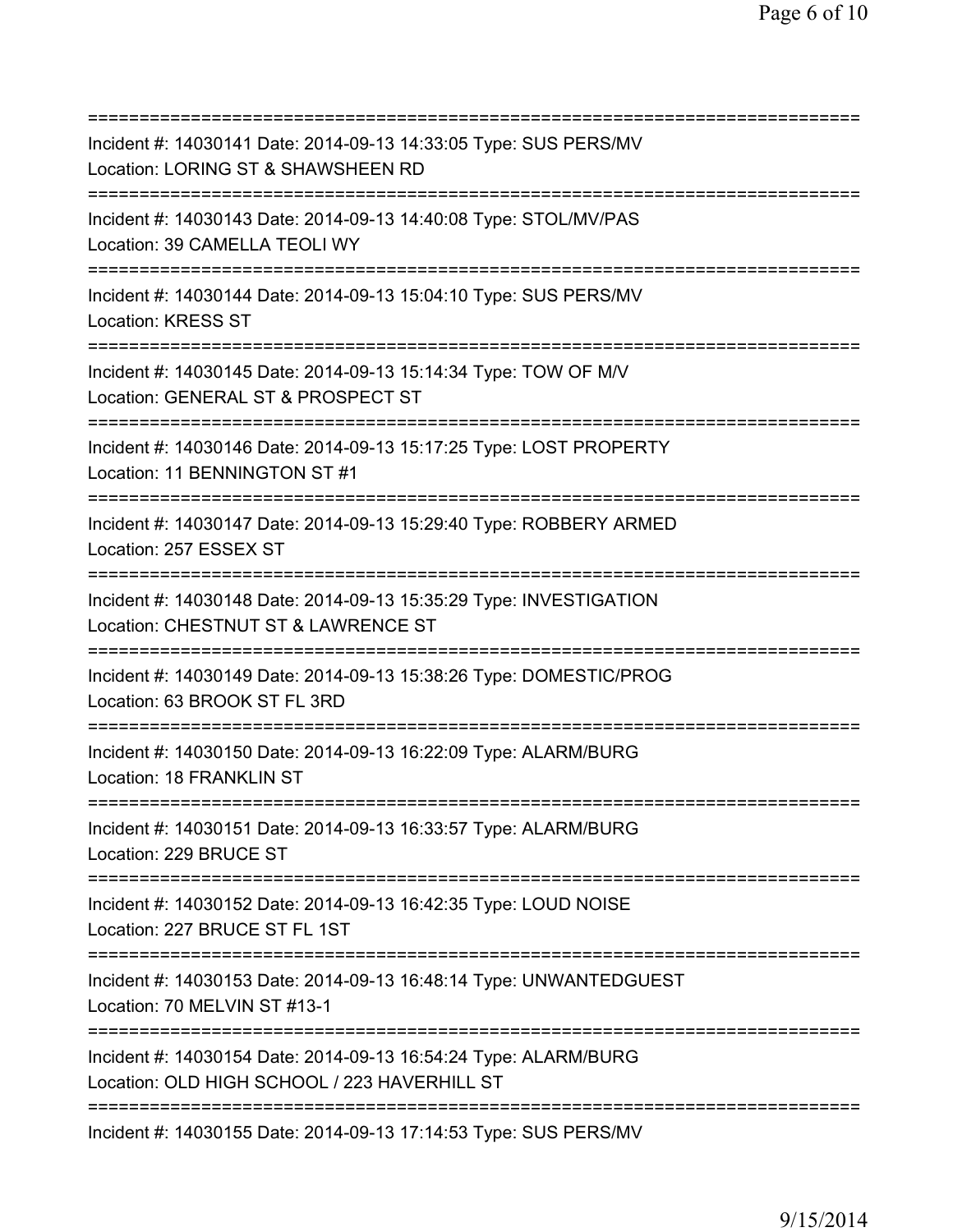Location: ANDOVER ST & S BROADWAY =========================================================================== Incident #: 14030156 Date: 2014-09-13 17:23:35 Type: SUS PERS/MV Location: 7-11 / HAMPSHIRE ST & LOWELL ST =========================================================================== Incident #: 14030157 Date: 2014-09-13 17:32:50 Type: ALARM/BURG Location: 18 FRANKLIN ST =========================================================================== Incident #: 14030159 Date: 2014-09-13 17:36:23 Type: SUS PERS/MV Location: 380 HAVERHILL ST =========================================================================== Incident #: 14030158 Date: 2014-09-13 17:36:28 Type: DRUG VIO Location: WENDYS / 55 HAMPSHIRE ST =========================================================================== Incident #: 14030160 Date: 2014-09-13 17:39:04 Type: ALARM/BURG Location: CHILDRENS CENTER / 581 ANDOVER ST =========================================================================== Incident #: 14030161 Date: 2014-09-13 17:59:30 Type: DOMESTIC/PAST Location: 78 EXCHANGE ST =========================================================================== Incident #: 14030162 Date: 2014-09-13 18:07:57 Type: AUTO ACC/NO PI Location: 73 WINTHROP AV =========================================================================== Incident #: 14030163 Date: 2014-09-13 18:08:02 Type: ANIMAL COMPL Location: 533 HAMPSHIRE ST FL 3 =========================================================================== Incident #: 14030164 Date: 2014-09-13 18:11:13 Type: NOISE ORD Location: 65 PARK ST #14 =========================================================================== Incident #: 14030165 Date: 2014-09-13 18:12:42 Type: ALARM/BURG Location: FRIA RESIDENCE / 42 WHITE ST #72 =========================================================================== Incident #: 14030166 Date: 2014-09-13 18:23:42 Type: AUTO ACC/PI Location: MERRIMACK ST & S UNION ST =========================================================================== Incident #: 14030167 Date: 2014-09-13 18:29:42 Type: ALARM/HOLD Location: PEOPLE'S UNITED BANK / 10 S BROADWAY =========================================================================== Incident #: 14030168 Date: 2014-09-13 18:30:23 Type: AUTO ACC/UNK PI Location: 300 CANAL ST =========================================================================== Incident #: 14030169 Date: 2014 09 13 18:43:13 Type: DOMESTIC/PROG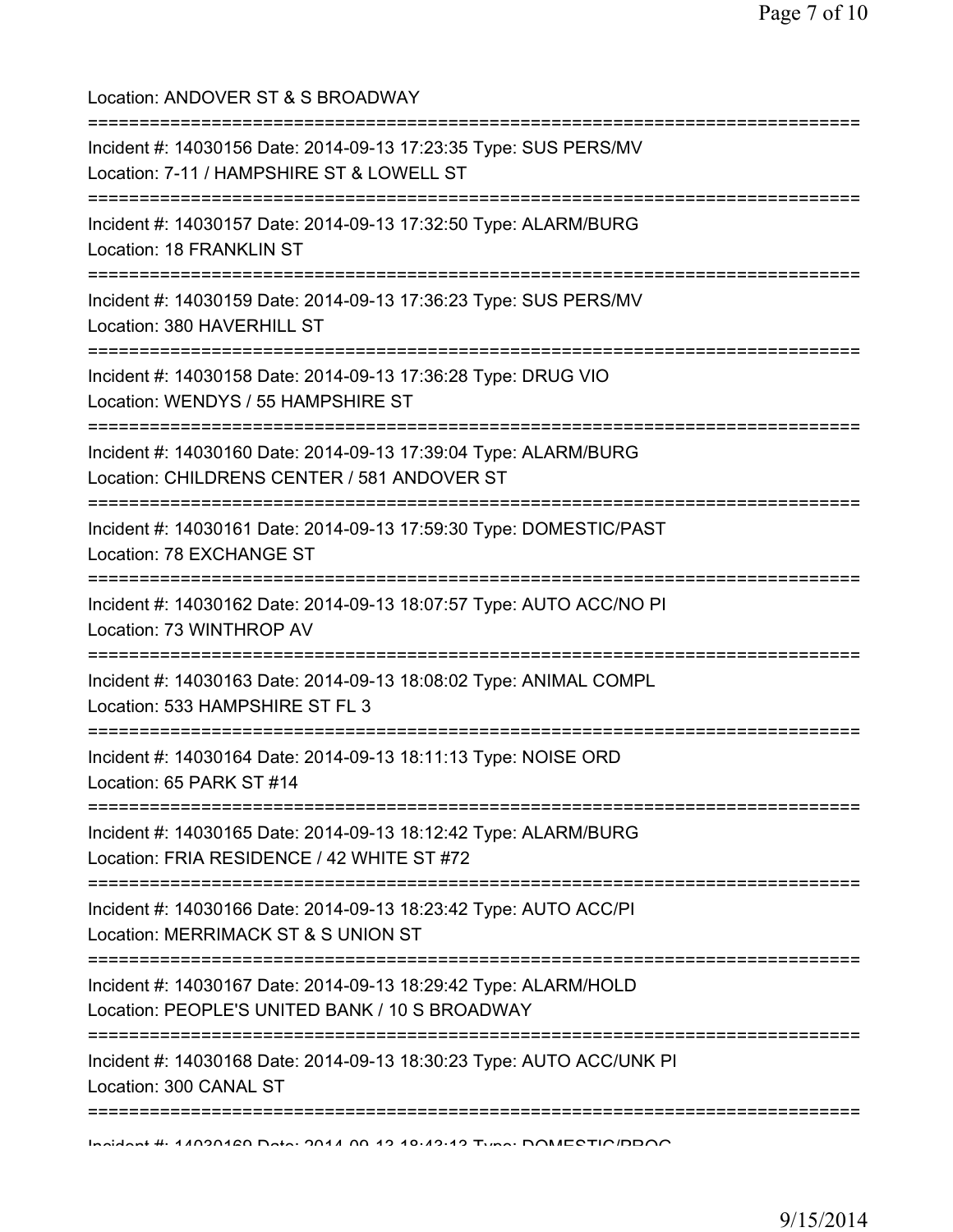Location: 60 JUNIPER ST

| Incident #: 14030170 Date: 2014-09-13 18:54:41 Type: 209A/VIOLATION<br>Location: 8 DIAMOND ST #22                               |
|---------------------------------------------------------------------------------------------------------------------------------|
| Incident #: 14030172 Date: 2014-09-13 19:22:41 Type: VIO 209A<br>Location: 35 COMMON ST                                         |
| Incident #: 14030171 Date: 2014-09-13 19:22:53 Type: AUTO ACC/UNK PI<br>Location: DUCK BRIDGE / UNION ST                        |
| Incident #: 14030173 Date: 2014-09-13 19:35:19 Type: SUS PERS/MV<br>Location: E HAVERHILL ST & FERRY ST                         |
| Incident #: 14030174 Date: 2014-09-13 19:39:13 Type: MEDIC SUPPORT<br>Location: 481 HAMPSHIRE ST #A                             |
| Incident #: 14030175 Date: 2014-09-13 20:12:12 Type: ALARM/BURG<br>Location: 45 TOWERHILL ST                                    |
| Incident #: 14030176 Date: 2014-09-13 20:21:52 Type: ALARM/BURG<br>Location: 2 WEBSTER CT                                       |
| Incident #: 14030177 Date: 2014-09-13 20:37:05 Type: ALARM/BURG<br>Location: ENCARNACION RESIDENCE / 142 MARGIN ST              |
| Incident #: 14030178 Date: 2014-09-13 20:58:42 Type: CK WELL BEING<br>Location: 11 LAWRENCE ST #307                             |
| Incident #: 14030179 Date: 2014-09-13 21:11:23 Type: MEDIC SUPPORT<br>Location: 17 SALEM ST                                     |
| Incident #: 14030180 Date: 2014-09-13 21:24:51 Type: MEDIC SUPPORT<br>Location: 26 STORROW ST<br>:============================= |
| Incident #: 14030181 Date: 2014-09-13 21:34:53 Type: DOMESTIC/PROG<br>Location: 129 FARNHAM ST #1 FL 2ND                        |
| Incident #: 14030182 Date: 2014-09-13 21:38:33 Type: NOISE ORD<br>Location: 26 ATKINSON ST<br>========                          |
|                                                                                                                                 |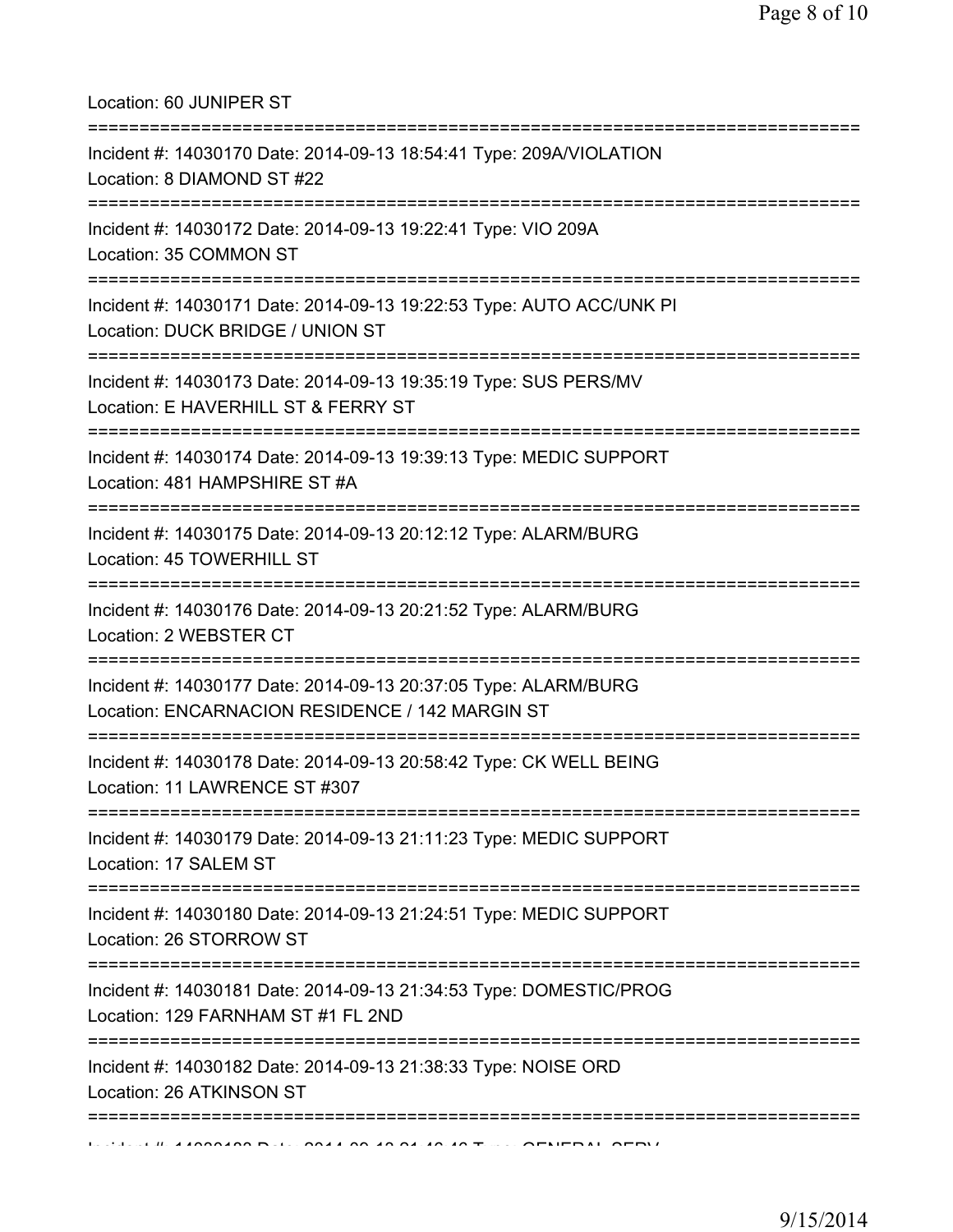| Location: 6 BERNARD AV                                                                                                         |
|--------------------------------------------------------------------------------------------------------------------------------|
| Incident #: 14030184 Date: 2014-09-13 21:48:10 Type: NOISE ORD<br>Location: 76 SALEM ST<br>=================================== |
| Incident #: 14030185 Date: 2014-09-13 21:52:46 Type: M/V STOP<br>Location: FULTON ST & PROSPECT ST                             |
| Incident #: 14030186 Date: 2014-09-13 22:12:08 Type: ALARM/BURG<br>Location: 45 TOWER HILL ST                                  |
| Incident #: 14030187 Date: 2014-09-13 22:14:33 Type: M/V STOP<br>Location: GROTON ST & S BROADWAY                              |
| Incident #: 14030188 Date: 2014-09-13 22:18:06 Type: NOISE ORD<br>Location: 4 BENNINGTON ST #89                                |
| Incident #: 14030189 Date: 2014-09-13 22:28:55 Type: FIRE<br>Location: 86 PHILLIPS ST                                          |
| Incident #: 14030190 Date: 2014-09-13 22:32:32 Type: MEDIC SUPPORT<br>Location: 55 SWAN ST #B                                  |
| Incident #: 14030192 Date: 2014-09-13 22:34:12 Type: NOISE ORD<br>Location: 76 SALEM ST                                        |
| Incident #: 14030191 Date: 2014-09-13 22:34:40 Type: FIGHT<br>Location: J BRIEN / 615 S UNION ST                               |
| Incident #: 14030193 Date: 2014-09-13 22:41:19 Type: TOW OF M/V<br>Location: 312 WATER ST                                      |
| Incident #: 14030194 Date: 2014-09-13 22:42:46 Type: TOW/REPOSSED<br>Location: 309 SALEM ST                                    |
| Incident #: 14030195 Date: 2014-09-13 22:45:12 Type: NOISE ORD<br>Location: 16 CAMDEN ST                                       |
| Incident #: 14030196 Date: 2014-09-13 22:46:21 Type: INVESTIGATION<br>Location: 17 TEWKSBURY ST FL 1                           |
|                                                                                                                                |